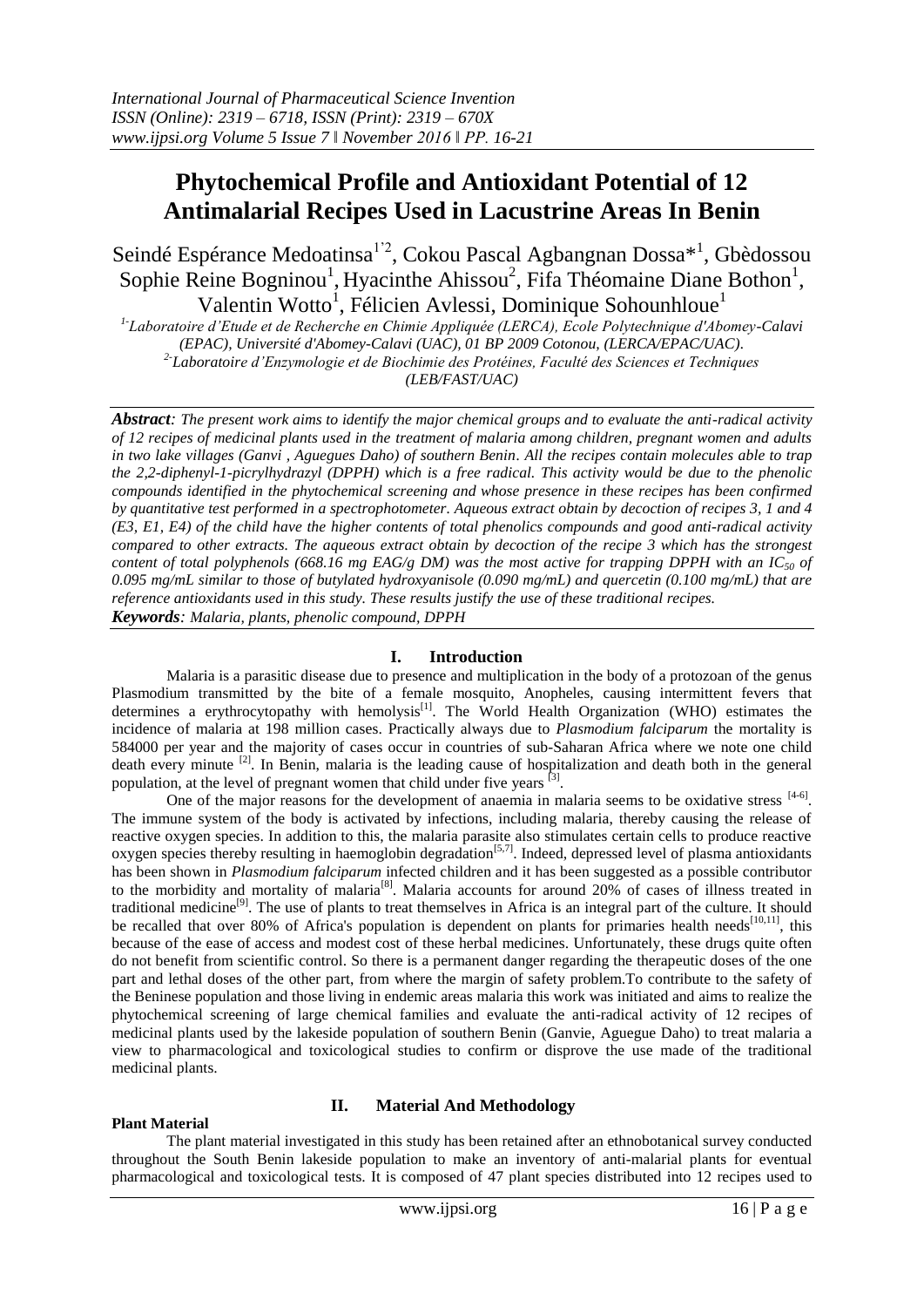treat malaria in children, pregnant women and adults at "Ganvie" (Atlantic) and "Aguegue Daho" (Oueme) in Benin. After collection, the plant material has been identified in the National Herbarium of the Department of Botany, Abomey-Calavi University. The samples were dried over laboratory temperature (25-30 °C) until their stabilization and then reduced in powder with an electric grinder (Brand RETSCH, Type SM 100).

## **Methodology**

# *Identification of secondary metabolites*

The determination of metabolites was done by differential coloring reaction and/or precipitation of the major families of chemical compounds contained in plants. So, sterols and terpenes have been identified by the Liebermann-Burchard test<sup>[12]</sup>. The characterization of the compounds belonging to the group of phenolics compounds was made by the reaction with ferric chloride<sup>[13]</sup>. Flavonoids identification was carried out by the test of cyanidine<sup>[14]</sup>. The compounds belonging to the group of tannins have been highlighted by the reaction of Stiasny<sup>[15]</sup>. The free or combined quinone compounds have been disclosed by the reaction of Borntraeger<sup>[13,16]</sup>. The saponosides research is based on foam test; degree of aqueous decoction dilution giving a persistent foam after shaking<sup>[13,17]</sup>. Alkaloids were identified by Mayer test and confirmed by Bouchardat test.

## *Determination of Phenolic Compounds*

The quantification of the phenolic compounds focused on the filtrates hydroethanolic macerated (water/ethanol: 30/70) and aqueous extract obtain by decoction (distilled water) of plant material subject of this study. Method of aluminum trichloride  $(AICI<sub>3</sub>)$  was used to quantify the total flavonoids<sup>[18,19]</sup>; condensed tannins were measured by the method to the sulfuric acid vanillin<sup>[20,21]</sup> and the total polyphenols were measured by Folin-Ciocalteu method $^{[22,23]}$ .

## *Determination of the anti-radical activity*

The anti-radical activity is determined by the trapping DPPH test. DPPH was dissolved in ethanol. Different ranges of concentrations in the milligram of each extract were prepared. In dry tubes are introduced 200  $\mu$ L of extract to analyze and 3800  $\mu$ L of DPPH solution. After shaking, the tubes are placed in the dark place for 1 hour, and then the absorbance of the mixture is measured at 517 nm in a spectrophotometer against the blanc<sup>[24]</sup>. The percentage of free radical scavenging DPPH is calculated using the formula:

# $I_$  (A reagent blank-A sample)x 100

A reagent blank

A: Absorbance

# **III. Results And Discussion**

## **Phytochemical Screening**

Various metabolites have been evidenced in recipes studied by a series of coloring reaction and/or precipitation specific to each class active principles as shown in Table 1.

| <b>Table 1.</b> Metabolites Refiting |                           |       |                          |                |       |        |                |       |                          |        |       |       |                          |
|--------------------------------------|---------------------------|-------|--------------------------|----------------|-------|--------|----------------|-------|--------------------------|--------|-------|-------|--------------------------|
|                                      |                           | E1    | E2                       | E3             | E4    | F1     | F <sub>2</sub> | F3    | <b>F4</b>                | A1     | A2    | A3    | A <sub>4</sub>           |
| <b>Saponosides</b>                   |                           | $\pm$ | $\pm$                    | ±.             | $+$   | $+$    | 士              | $+$   | $+$                      | $\pm$  | $+$   | $+$   | $\pm$                    |
|                                      | <b>Reducing compound</b>  | $\pm$ | $\pm$                    | $+$            | $\pm$ | $+$    | $\pm$          | $\pm$ | $+$                      | $+$    | $+$   | $+$   | $+$                      |
|                                      | <b>Phenolics compound</b> | $+$   | $+$                      | $+$            | $+$   | $+$    | $+$            | $+$   | $+$                      | $+$    | $+$   | $+$   | $+$                      |
|                                      | <b>Flavonoids</b>         | $+$   | $+$                      | $+$            | $+$   | $+$    | $+$            | $+$   | $+$                      | $+$    | $+$   | $+$   | $+$                      |
|                                      | Anthocyanins              | $+$   | $+$                      | $+$            | $+$   |        | $\pm$          | $+$   | $\overline{\phantom{a}}$ | ٠      | $\pm$ | $+$   | ٠                        |
| <b>Condensed tannins</b>             |                           | $+$   | $+$                      | $+$            | $+$   | $+$    | $+$            | $+$   | $+$                      | $+$    | $+$   | $+$   | $+$                      |
| <b>Gallic tannins</b>                |                           | $+$   | $+$                      | $+$            | $+$   | $+$    | ۰              | ٠     | ٠                        | $\pm$  | $+$   | $+$   | $\pm$                    |
| Leucoanthocyanes                     |                           | $+$   | $+$                      | $+$            | $+$   | ٠      | $\pm$          | $+$   | $+$                      | $\pm$  | $+$   | $+$   | $\pm$                    |
| <b>Alkaloids</b>                     |                           | $+$   | $+$                      | $+$            | $+$   | $\, +$ | $\pm$          | ٠     | $+$                      | ٠      | ٠     | ٠     | $\overline{\phantom{a}}$ |
| $\mathbf A$                          | <b>Anthraquinones</b>     | ٠     |                          |                |       |        |                |       |                          |        |       |       |                          |
| $\mathbf N$                          | free                      |       |                          |                |       |        |                |       |                          |        |       |       |                          |
| T                                    | <b>O-Heterosides</b>      | ٠     | $\overline{\phantom{a}}$ | $\pm$          | ٠     | ٠      | ٠              | $+$   | ٠                        | $^{+}$ | ٠     | $+$   | ٠                        |
| $\mathbf H$                          | O-Heterosides in          | $\pm$ | $+$                      | ٠              | ۰     | ٠      |                | $\pm$ | $\pm$                    | ٠      | $\pm$ | $\pm$ |                          |
| $\bf{R}$                             | reduced genins            |       |                          |                |       |        |                |       |                          |        |       |       |                          |
| A                                    | <b>C-Heterosides</b>      | ٠     | $+$                      | $\overline{a}$ | ٠     | ٠      | ۰              |       | ۰                        |        |       |       |                          |
| Q                                    |                           |       |                          |                |       |        |                |       |                          |        |       |       |                          |
| U                                    |                           |       |                          |                |       |        |                |       |                          |        |       |       |                          |
| I                                    |                           |       |                          |                |       |        |                |       |                          |        |       |       |                          |
| $\mathbf N$                          |                           |       |                          |                |       |        |                |       |                          |        |       |       |                          |
| $\Omega$                             |                           |       |                          |                |       |        |                |       |                          |        |       |       |                          |
| $\mathbf N$                          |                           |       |                          |                |       |        |                |       |                          |        |       |       |                          |
| E                                    |                           |       |                          |                |       |        |                |       |                          |        |       |       |                          |

#### **Table 1**: Metabolites identified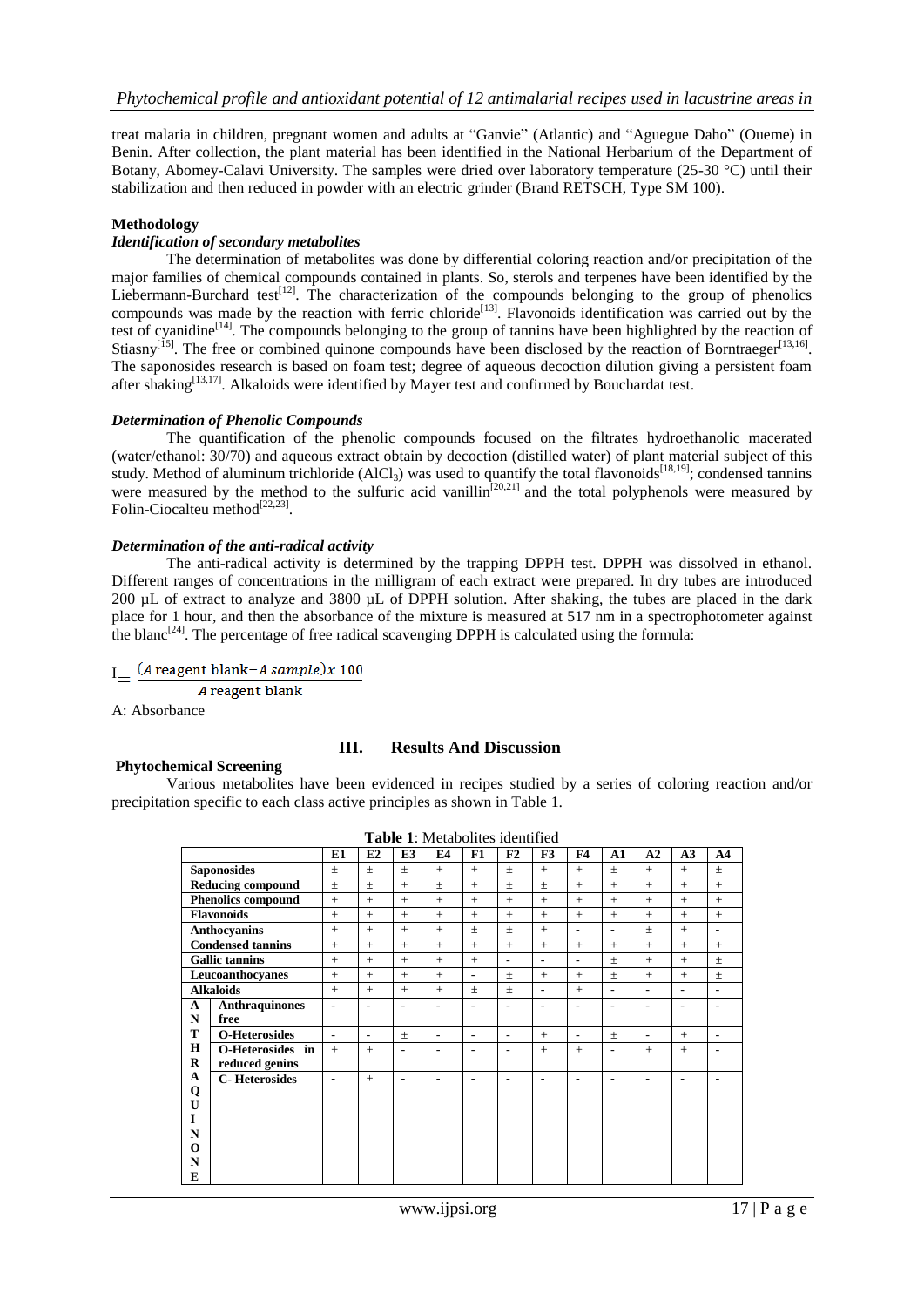| <b>Duinones</b>            |     |     |   | -   |        | - |   |   |   | - | - | - | -        | ٠ |
|----------------------------|-----|-----|---|-----|--------|---|---|---|---|---|---|---|----------|---|
| <b>Mucilage</b>            |     |     |   | -   | $\sim$ | - |   |   |   | - |   | - |          |   |
| <b>Sterols</b><br>terpenes | and | the | – | $-$ | –      |   | – | - | - | – |   | - | $\equiv$ |   |

E: Children; F: Female; A: Adult; +: Presence; ±: Trace; -: Absence

All the recipes investigated are rich in metabolites such as reducing compounds, saponins and phenolic compounds. We note the presence of saponins, reducing sugars, flavonoids and condensed tannins in all recipes. Through against mucilages, quinones and anthraquinones are absent. All the children's recipes investigated as well as recipes 1 and 4 of the pregnant woman; contain alkaloids, sterols and terpenes. The presence of alkaloids, flavonoids, sterols and the terpenes recognized for their antiplasmodial property in recipes would justify their use in the treatment of malaria in Benin  $^{[25]}$ .

#### **Phenolic compound content**

The figures below show the levels of total phenolics compounds, flavonoids and condensed tannins of aqueous extract obtain by decoction and hydroethanolic macerated extract of investigated recipes.

#### *Total phenolics compounds*



**Figure 1**: Total phenolic compounds content of extracts studied

The total phenolics compound contents of our extracts range from 668.16 to 168.54 mg/g. The aqueous extract obtained by decoction of the recipe 1 of the child has the strongest content of total polyphenols, while the lowest level was observed in the aqueous decoction of the recipe 2 of the child. The recipes 1 (aqueous decoction: 668.16mg/g; hydroethanolic macerated: 398.34mg/g), 3 (aqueous decoction: 526.77mg/g; hydroethanolic macerated: 460.52mg/g) and 4 (aqueous decoction: 479.24mg/g hydroethanolic macerated 377.10mg/g) of the child are the richest in total phenolics compounds. Among the recipes investigated of the pregnant woman, the aqueous decoction of the recipe 1 (330.56mg/g) has the strongest content of phenolic compounds, while the aqueous decoction of the recipe 3 of adult has the strongest content of this compound in adult. Besides the recipes 2 of the child and 1 of adult, the aqueous extracts of our recipes are richer in total polyphenols than hydroethanolics macerated. These results are consistent with those of Petko *and al*. [26] which show that the extraction rate increases with temperature as well as the team of Agbangnan<sup>[27]</sup> which showed that the increase in temperature has a positive effect on the extraction of phenolics compounds. In general, the phenolic compound content of the dry extracts not only vary from one plant to another from the same family but also a function of the solid-liquid extraction parameters: the temperature, the extraction solvent, the particle size and solvent diffusion coefficient.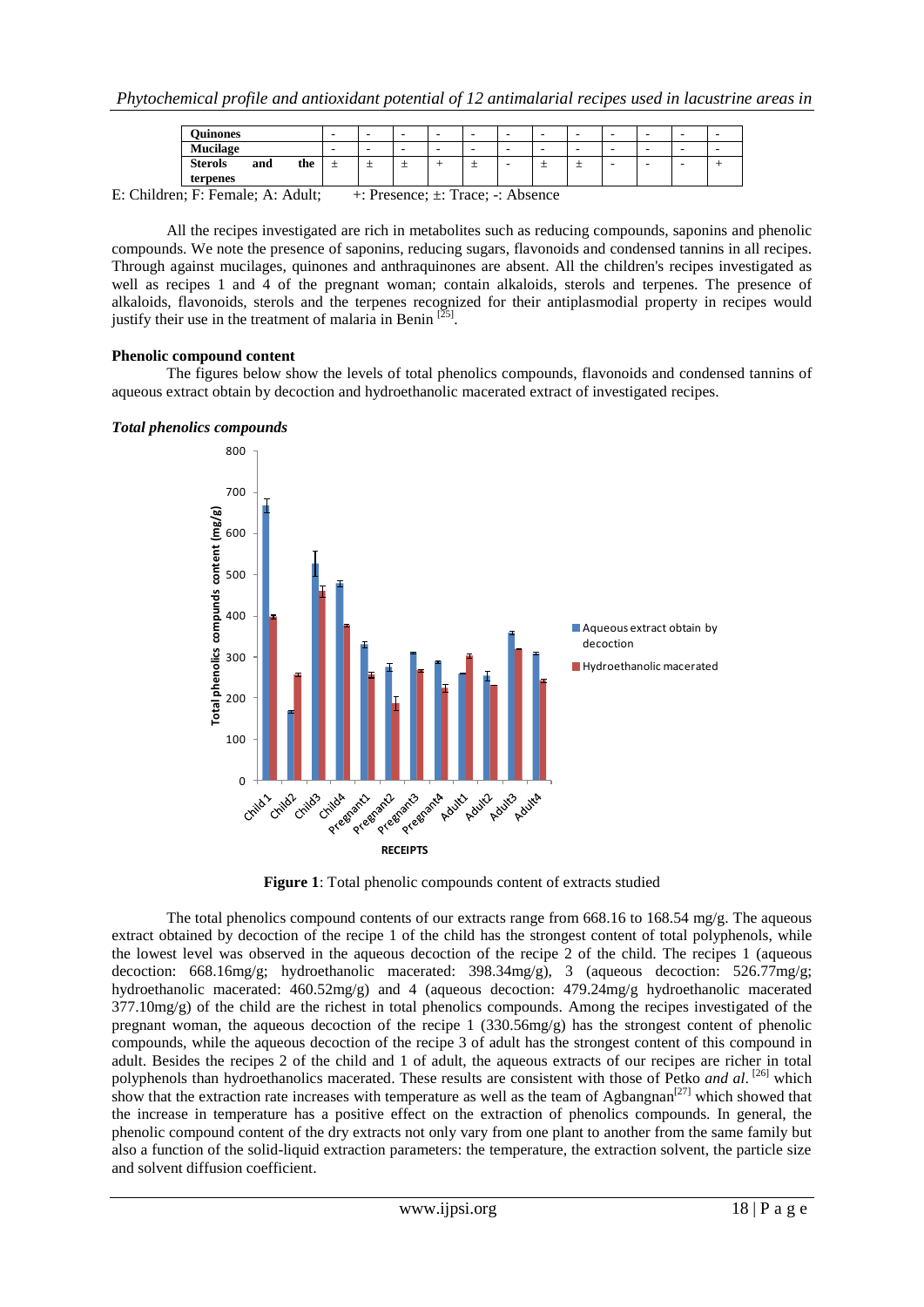



**Figure 2**: Flavonoid content of aqueous and hydroethanolic extracts

Our recipes are rich in flavonoids with grades ranging from 454.82mg/g to 118.78mg/g. The hydroethanolic macerated of recipe 3 of the child has the highest content followed its aqueous decoction  $(423.03mg/g)$  and macerate hydroethanolics recipes 3 (356.55mg/g) of adult and 4 (305.40mg /g) of child while the macerated hydroethanolic recipe 2 of the pregnant woman has the lowest content.



**Figure3**: Condensed tannins content of the extracts studied

Apart recipes 2 and 4 of the pregnant woman and 2 of adults, macerated hydroethanolics of our recipes are richer in condensed tannins that aqueous extracts. The aqueous extract obtain by decoction of the recipe 2 (94.98mg/g) of the adult has the highest content of condensed tannins followed hydroethanolics macerated of recipes 2 (90.83mg/g) and 3 (84.26mg/g) of child, while the hydroethanolic extract of recipe 2 (6.52mg/g) of the pregnant woman has the lowest content.

# **Radical scavenging activity**

Concentrations for trapping 50% (IC<sub>50</sub>) free radicals of our extracts are shown in the table 2.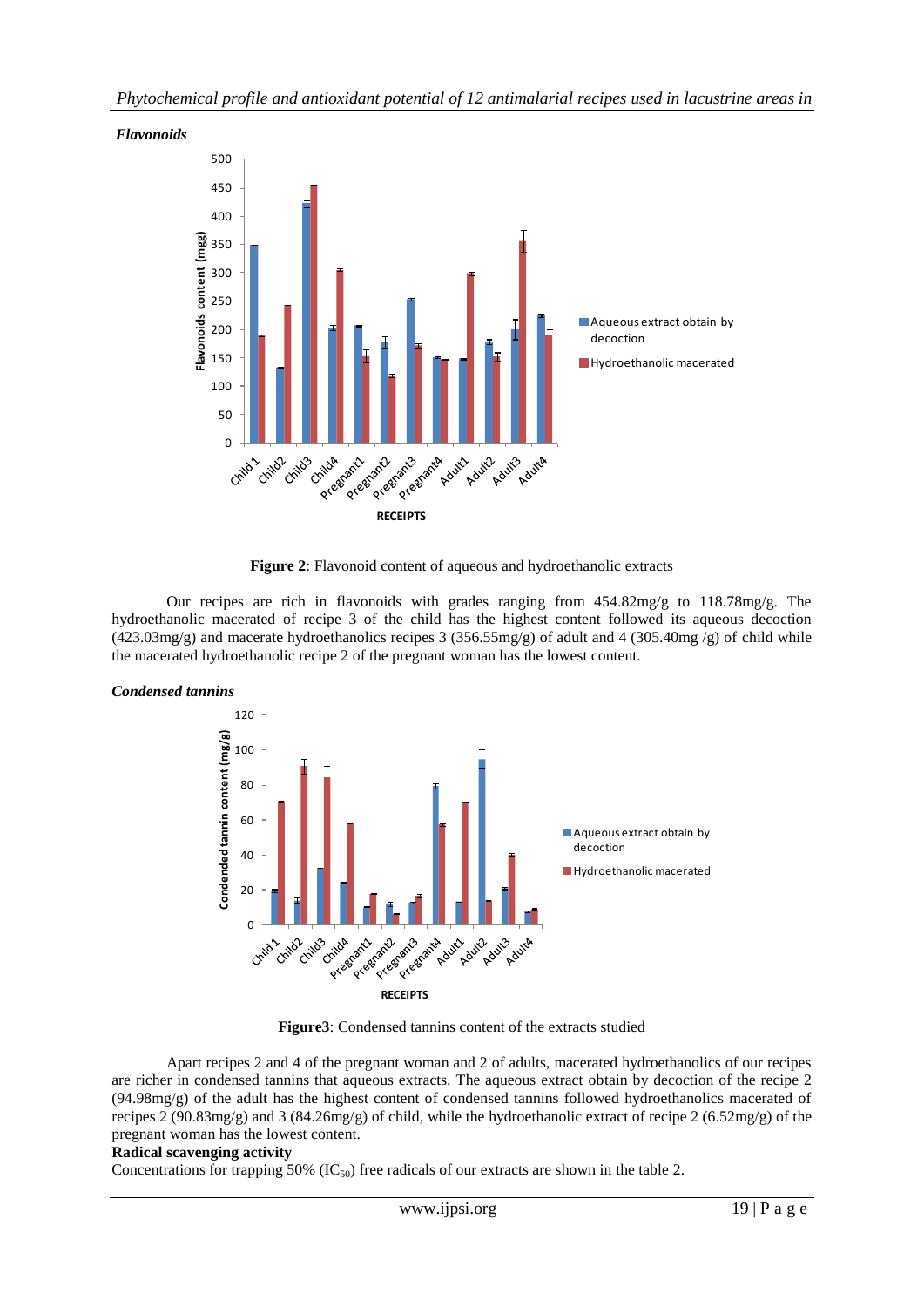|                    | Aqueous | Hydroethanolic |
|--------------------|---------|----------------|
| Child1             | 0.150   | 0.250          |
| Child 2            | 1.100   | 0.620          |
| Child 3            | 0.095   | 0.350          |
| Child 4            | 0.160   | 0.54           |
| Pregnant woman1    | 0.320   | 0.400          |
| Pregnant woman 2   | 0.520   | 0.480          |
| Pregnant woman3    | 0.400   | 0.480          |
| Pregnant woman4    | 0.520   | 0.750          |
| Adult1             | 0.500   | 0.250          |
| Adult <sub>2</sub> | 0.660   | 0.800          |
| Adult3             | 0.270   | 0.360          |
| Adult4             | 0.920   | 0.260          |
| <b>BHA</b>         | 0.090   |                |
| Quercetin          | 0.100   |                |

| <b>Table2:</b> $IC_{50}$ (mg/mL) DPPH |  |
|---------------------------------------|--|
|---------------------------------------|--|

The evaluation of the anti-radical property of our extracts shows that the extracts possess constituents which discolor the solution of DPPH. The antioxidant activity of each of the extracts on the free radical DPPH is expressed in substrate concentration which inhibits by 50% the activity of DPPH  $(IC_{50})$ . The antioxidant capacity of an extract is considerable when its  $IC_{50}$  is low. From the results obtained and as shown in the figure above, aqueous extract recipes 3 (0.090 mg/mL), 1 (0.150 mg/mL) and 4 (0.160 mg/mL) of the child have been very effective with regard to trapping DPPH compared to other extracts and reference antioxidants (quercetin: 0.100 mg/mL; Butylated hydroxyanisole, BHA: 0.090 mg/mL) used in this study. By referring to the contents of phenolic compounds of our extracts, we observe a correlation between their phenolic content and antioxidant activity especially only three extracts which have the highest total polyphenol content showed best activity. These observations corroborate those already made earlier by Chevalley in  $2000^{[28]}$ ; Djeridane *et al.*,  $2006^{[29]}$ and Wojdylo *et al.*, 2007<sup>[30]</sup>.

#### **IV. Conclusion**

This work was devoted to the identification of major chemical groups, dosing of phenolic compounds followed by the evaluation of anti-radical activity of 12 recipes of plants used by the population of lacustrine cities in southern Benin for the treatment of malaria. Aqueous extracts obtained by decoction of recipes 1, 3 and 4 of the child which are richer in phenolic compounds, also presented the most interesting anti-radical activity. This work thus makes a significant contribution regarding of knowledge of phytochemical studied receipts and thus enables a better understanding of the pharmacodynamic properties of extracts explaining their use in traditional pharmacopoeia.

#### **Reference**

- [1]. Hôpital Bégin, Saint-Mandé, Rapp Service des maladies infectieuses et tropicales, Actualités du paludisme, 2012.
- [2]. Organisation Mondiale de la Santé (OMS), Centre des médias, paludisme. [http://www.who.int/mediacentre,](http://www.who.int/mediacentre) 2015.
- [3]. République du Bénin, Ministère de la santé, Annuaire statistique. 2012, 115p.
- [4]. A. G .Kulkarni, A. N. Suryakar, A. S.Sardeshmukh and D. B. Rathi. Studies on Biochemical Changes with Special Reference to Oxidant and Antioxidants in Malaria Patients. Ind. J. Clin. Biochem; 18(2): 2003, 136-149.
- [5]. B.S. Das and N. K. Nanada. Evidence for erythrocyte lipid peroxidation in acute falciparum malaria.Trans. Roy. Soc. Trop. Med. Hyg; 93: 1999, 58-62.
- [6]. PG. Kremsner, B. Greve, B .Lell, D. Luckner and D. Schmidt. Malarial anaemia in African Children associated with high oxygenradical production. Lancet 2000; 2000, 355: 40-41.
- [7]. P. Loria, S. Miller, M. Foley L. and Tilley. Inhibition of peroxidative degradation of heme as the basis of action of chloroquine and other quinoline antimalarials. Biochem. J; 339: 1999, 363-370.
- [8]. O. P. G. Nmorsi, N. C. D. Ukwandu and A. O. Egwunyenga. Antioxidant Status of Nigerian Children with Plasmodium falciparum malaria. Afr. J. Microbial Res; 2007, 61-64.
- [9]. D. Ouattara. Contribution à l"inventaire des plantes médicinales significatives utilisées dans la région de Divo (sud forestier de la Côte-d"Ivoire) et à la diagnose du poivrier de Guinée : Xylopia aethiopica (Dunal) A. Rich. (Annonaceae). Thèse de Doctorat de l"Université de Cocody-Abidjan (Côte-d"Ivoire), UFR Biosciences, Laboratoire de Botanique, 184, (2006).
- [10]. G. C. Kirby. Medicinal plants and the control of parasites. Transactions of the Royal Society of Tropical Medicine and Hygiene 90: 1996, 605-609.
- [11]. K. Hostesttman and A. Marston. Twenty years of research into medicinal plants: results and perspectives. Phytochemistry Review 1: 2002, 275-285.
- [12]. Y. A. Bekro, J A M. Bekro, B. B. Boua, B F H. Tra and E. E. Ehile"" Etude ethnobotanique et screening phytochimique de Caesalpinia benthamiana (Baill.) Herend. Et Zarucchi (Caesalpiniaceae)"",Re. Sci. Nat, Vol. 4, No.2, 2007, 217-225.
- [13]. N. Dohou, K. Yamni, S. Tahrouch, L. M. I. Hassani, A. Bodoc and N. Gmira.""Screening phytochimique d"une endemique Iberomarocain, Thymelaea lytroides""Bull. Soc. Pharm. Bordeaux, 2003, 61-78.
- [14]. Bruneton J., (1999). ""Pharmacognosie, Phytochimie, Plantes medicinales"". Lavoisier Technique & Documentation. Paris.
- [15]. TY. Soro, F. Traore, JY. Datte and Nene-Bi. ""Activité antipyrétique de l"extrait aqueux de Ximenia americana"", Phytotherapie, 2009, 297–303 A.S
- [16]. A M Rizk. "Constituents of plants growing in Qatar" Fitoterapia, , Vol.52, No. 2, 1982, 35-42